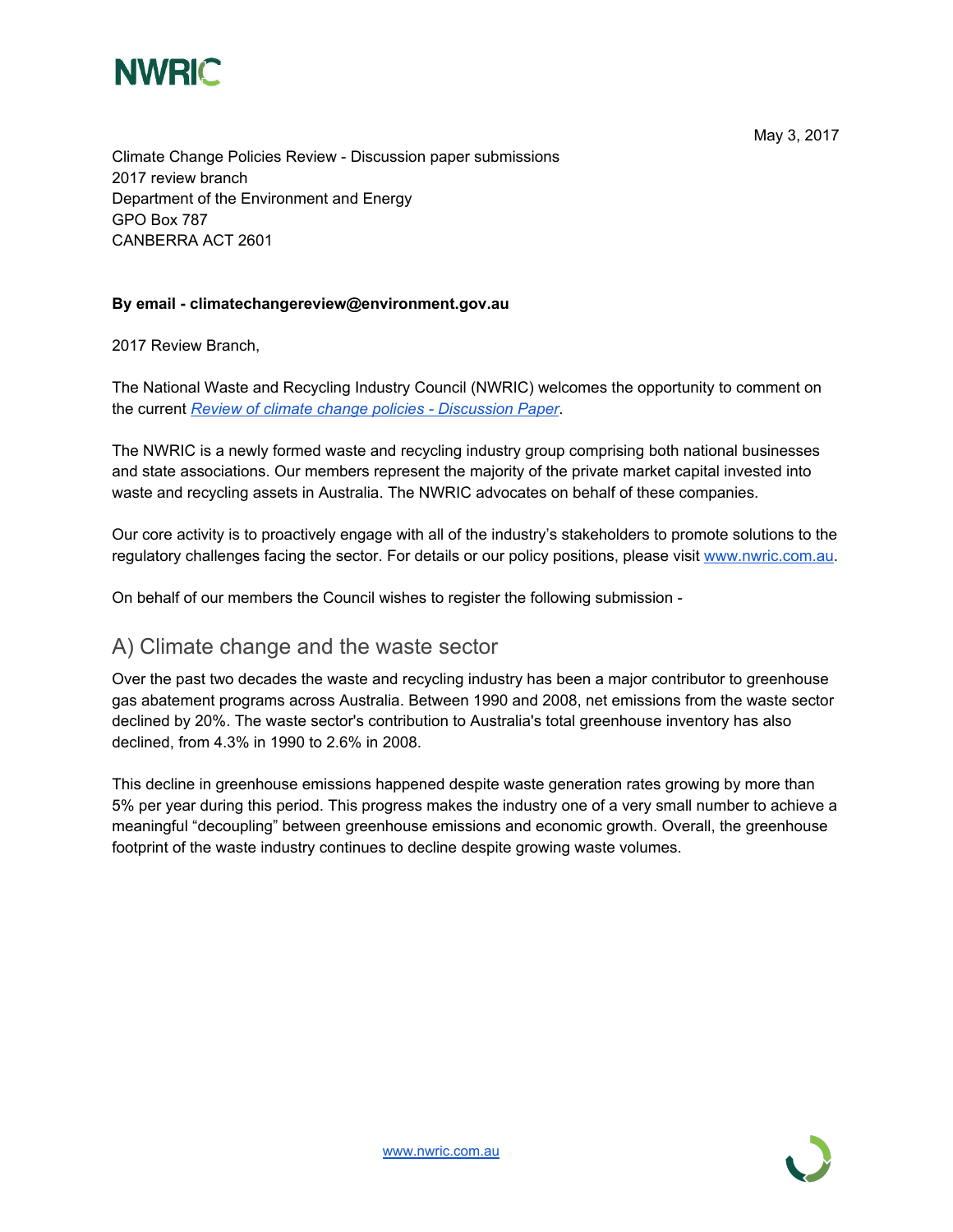



Greenhouse Emissions from Australian Landfills 1990 to 2008



This has been achieved by:

- Combustion of methane from landfills and the use of the heat generated to provide renewable electricity<sup>1</sup>;
- The recycling and reuse of high embodied energy materials such as aluminium, steel and glass - to reduce energy consumption;
- The diversion of organic waste from landfill to reduce the quantity of methane generated from decomposing waste;
- The creation of compost "soil conditioners" that are contributing to improvements in soil carbon and reduced chemical fertiliser use;
- The generation of renewable energy from anaerobic digestion of organic (in particular food) wastes $2$ ;
- The reduction of of methane emissions by better landfill operation and closure programs.

# B) Emission Reduction Fund

The NWRIC calls on the Federal Government continue to support its current Emission Reduction Fund (ERF) - which contains a number of methodologies driving pollution reduction in the waste and recycling industry. Additionally, it calls for the expansion of the ERF to include new methods to encourage further sequestered soil carbon from the application of compost for land rehabilitation, as well as generation of electricity from the thermal processing of organic waste.

 $2$  This now includes co-digestion, where additional capacity at STP anaerobic digesters is used to compost food waste - but liquid and solid.



 $1$  Landfill gas companies have actively worked to cover Australia's large landfills with gas capture infrastructure, with most existing and all new landfills now covered.